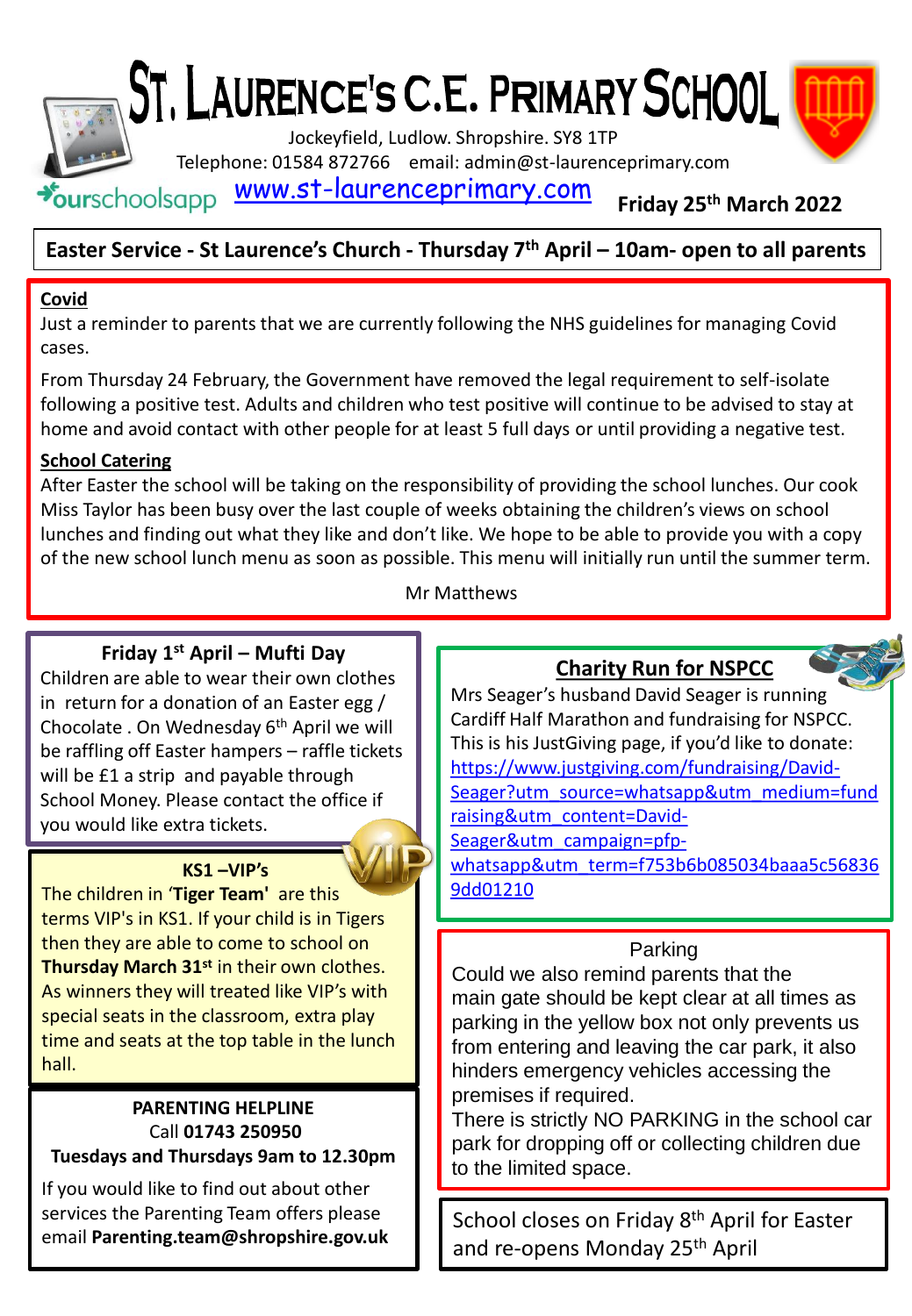



#### **April**

4<sup>th</sup>  $4<sup>th</sup>$  $4<sup>th</sup> - 6$  $6<sup>th</sup>$  $7<sup>th</sup>$ **gth** 

**May**

**30th – 5**

**June**  $8^{th} - 10^{th}$ 

28th Year 1 – Ludlow Castle Year 4 Swimming

Y3 /Y4 Curling/Archery Nursery Easter Extravaganza 9 – 10am Year 5 Pioneer Centre - Residential Year 4 Swimming Easter Service – St Laurence's Church – 10am Break up 3.30pm for Easter **11th – 22nd Easter Holiday** 28<sup>th</sup> Reception & Year 6 Height and Weight Checks

#### **Half Term**

Year 6 London Trip – Residential 22nd Primary School Swimming Gala – 9.30am